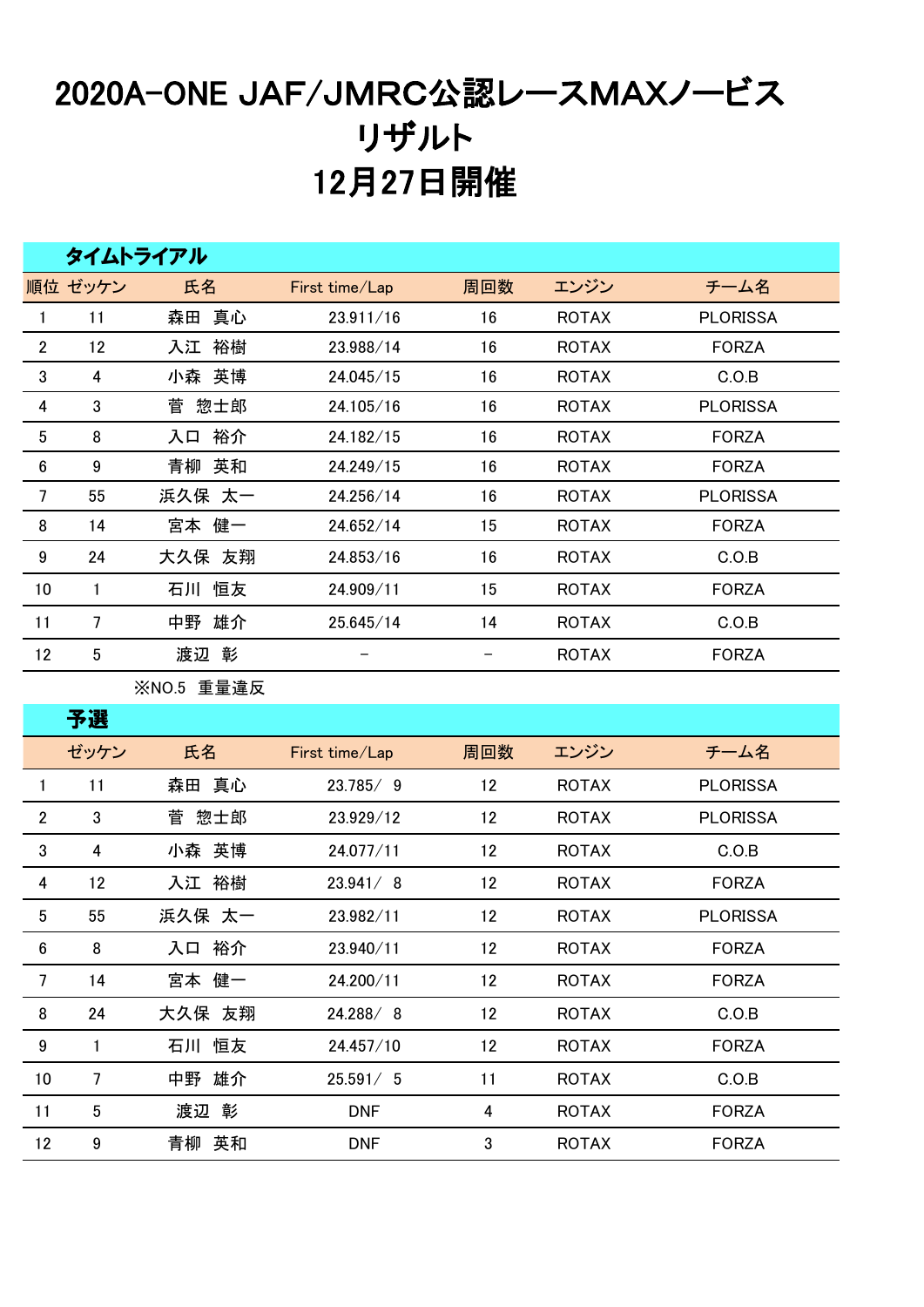|                  | 決勝   |          |                |     |              |                 |
|------------------|------|----------|----------------|-----|--------------|-----------------|
|                  | ゼッケン | 氏名       | First time/Lap | 周回数 | エンジン         | チーム名            |
| 1                | 11   | 森田 真心    | 23.659/10      |     | <b>ROTAX</b> | <b>PLORISSA</b> |
| $\overline{2}$   | 55   | 浜久保 太一   | 23.863/8       |     | <b>ROTAX</b> | <b>PLORISSA</b> |
| 3                | 12   | 入江 裕樹    | 23.788/12      |     | <b>ROTAX</b> | <b>FORZA</b>    |
| 4                | 4    | 小森 英博    | 23.918/10      |     | <b>ROTAX</b> | C.O.B           |
| 5                | 8    | 裕介<br>入口 | 23.795/14      |     | <b>ROTAX</b> | <b>FORZA</b>    |
| $\boldsymbol{6}$ | 3    | 惣士郎<br>菅 | 23.751/7       |     | <b>ROTAX</b> | <b>PLORISSA</b> |
| 7                | 9    | 青柳 英和    | 23.870/11      |     | <b>ROTAX</b> | <b>FORZA</b>    |
| 8                | 14   | 宮本 健一    | 24.102/12      |     | <b>ROTAX</b> | <b>FORZA</b>    |
| 9                | 24   | 大久保 友翔   | 24.268/15      |     | <b>ROTAX</b> | C.O.B           |
| 10               | 1    | 石川 恒友    | 24.225/12      |     | <b>ROTAX</b> | <b>FORZA</b>    |
| 11               | 5    | 渡辺 彰     | 24.382/11      |     | <b>ROTAX</b> | <b>FORZA</b>    |
|                  | 7    | 中野 雄介    | <b>DNS</b>     |     | <b>ROTAX</b> | C.O.B           |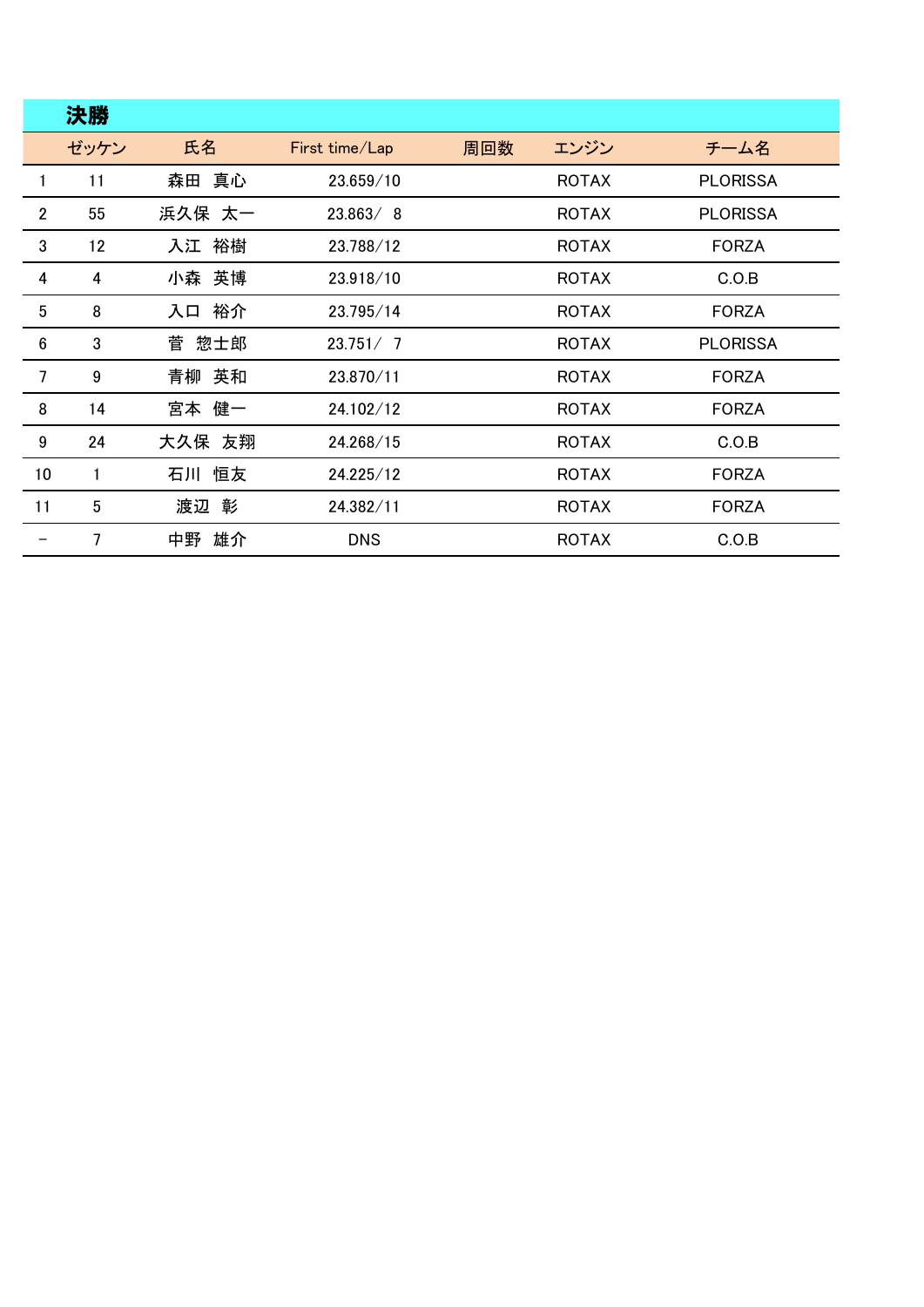## 2020A-ONEシリーズ JAF/JMRC公認レース ミニMAXリザルト 月27日開催

|                | タイムトライアル |  |           |                |     |                 |                  |  |  |
|----------------|----------|--|-----------|----------------|-----|-----------------|------------------|--|--|
|                | 順位 ゼッケン  |  | 氏名        | First time/Lap | 周回数 | フレーム            | チーム名             |  |  |
|                | 11       |  | 遠藤 アラタ    | 22.785/14      | 17  | <b>COSMIK</b>   | AAA motor sports |  |  |
| $\mathfrak{p}$ | 15       |  | 井上 ミズキ    | 22.964/13      | 17  | Parolin         | AAA motor sports |  |  |
| 3              | 7        |  | 田崎 シュウマ   | 22.970/11      | 17  | Tony            | AAA motor sports |  |  |
| 4              | 12       |  | 藤永 トモアキ   | 23.172/17      | 17  | Praga           | AAA motor sports |  |  |
| 5              | 6        |  | 岡井 ケイタ    | 23.505/10      | 17  | Tony            | AAA motor sports |  |  |
| 6              | 22       |  | 栗林 ショウキロウ | 23.690/13      | 16  | <b>INTREPID</b> | AAA motor sports |  |  |

|                | 予選      |           |                |     |                 |                  |
|----------------|---------|-----------|----------------|-----|-----------------|------------------|
|                | 順位 ゼッケン | 氏名        | First time/Lap | 周回数 | フレーム            | チーム名             |
|                | 11      | 遠藤 アラタ    | 22.981/9       | 12  | <b>COSMIK</b>   | AAA motor sports |
| $\overline{2}$ | 7       | 田崎 シュウマ   | 23.124/12      | 12  | Tony            | AAA motor sports |
| 3              | 12      | 藤永 トモアキ   | 23.259/9       | 12  | Praga           | AAA motor sports |
| 4              | 15      | 井上 ミズキ    | 23.046/12      | 12  | Parolin         | AAA motor sports |
| 5              | 6       | 岡井 ケイタ    | 23.609/11      | 12  | Tony            | AAA motor sports |
| 6              | 22      | 栗林 ショウキロウ | 23.874/8       | 12  | <b>INTREPID</b> | AAA motor sports |

|                | 決勝      |           |                |     |                 |                  |
|----------------|---------|-----------|----------------|-----|-----------------|------------------|
|                | 順位 ゼッケン | 氏名        | First time/Lap | 周回数 | フレーム            | チーム名             |
|                | 11      | 遠藤 アラタ    | 22.951/16      | 18  | <b>COSMIK</b>   | AAA motor sports |
| $\overline{2}$ | 15      | 井上 ミズキ    | 23,009/12      | 18  | Parolin         | AAA motor sports |
| 3              | 12      | 藤永 トモアキ   | 23.126/16      | 18  | Praga           | AAA motor sports |
| 4              | 6       | 岡井 ケイタ    | 23.608/9       | 18  | Tony            | AAA motor sports |
| 5              | 22      | 栗林 ショウキロウ | 23.904/8       | 18  | <b>INTREPID</b> | AAA motor sports |
| 6              |         | 田崎 シュウマ   | <b>DNF</b>     |     | Tony            | AAA motor sports |